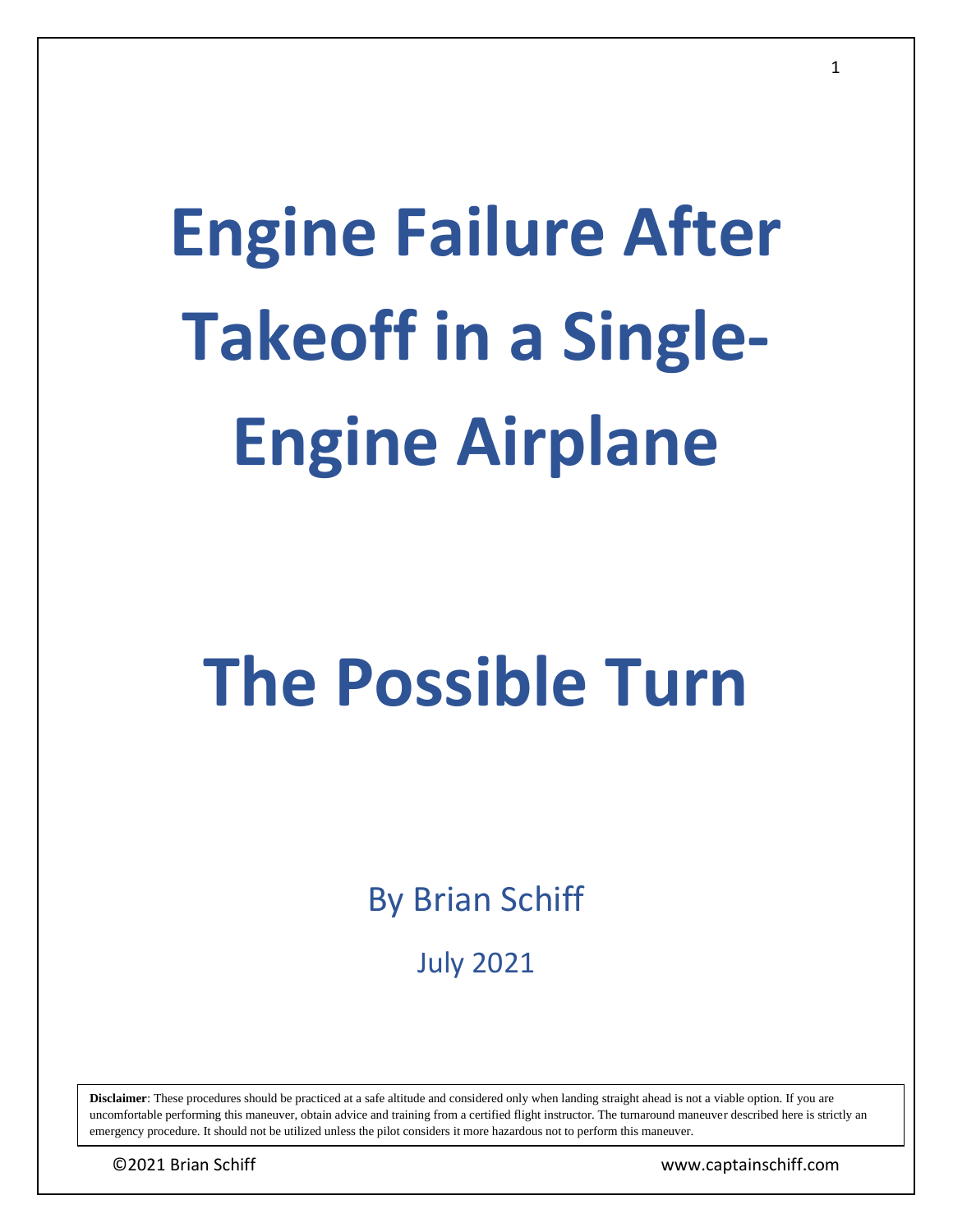#### **DETERMINING MINIMUM TURNBACK ALTITUDE To be accomplished at a safe altitude—NOT in the pattern**

(for a given aircraft and configuration) ("height" = above ground; "altitude" = read on altimeter)

- 1. Establish aircraft in a stabilized climb halfway between  $V_X$  and  $V_Y$  on a cardinal heading.
- 2. Upon reaching a safe cardinal altitude, retard throttle.
- 3. Do nothing for 5 seconds and hold the nose up without stalling.
- 4. After these 5 seconds, simultaneously roll the aircraft into a 45°-banked turn and pitch for no faster than best glide speed (or slightly slower).
- 5. Continue this maneuver until completing a 360-degree turn.
- 6. Roll out of the turn.
- 7. Perform a moderately aggressive flare to simulate a landing.
- 8. Note altitude when vertical speed becomes zero.
- 9. Subtract this altitude from the cardinal altitude at which the throttle was retarded.
- 10. The result is the altitude lost during a  $360^{\circ}$  gliding turn. This is **observed altitude loss**.
- 11. Increase the altitude lost in a  $360^{\circ}$  maneuver by 50% to arrive at the **turnback height**.
- 12. Add the **turnaround height** to airport elevation to determine the minimum **turnback altitude**.
- 13. Do not consider turning around unless 1) the aircraft has reached at least 2/3 of the **turnback height** when passing over the departure end of the runway, and 2) it has reached at least the minimum **turnback altitude**.

**Disclaimer**: These procedures should be practiced at a safe altitude and considered only when landing straight ahead is not a viable option. If you are uncomfortable performing this maneuver, obtain advice and training from a certified flight instructor. The turnaround maneuver described here is strictly an emergency procedure. It should not be utilized unless the pilot considers it more hazardous not to perform this maneuver.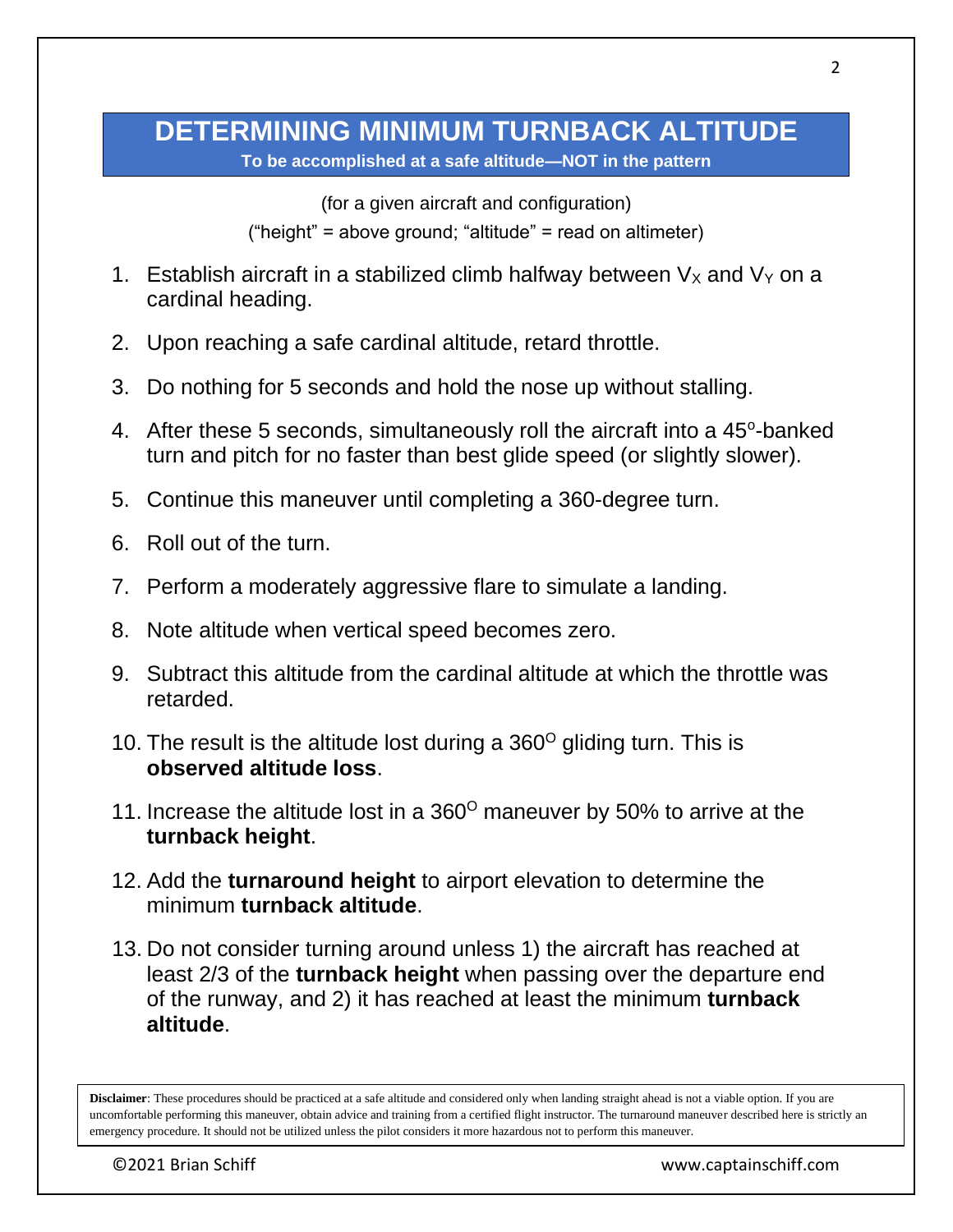## **ALTITUDE LOSS WORKSHEET**

For Practice at a Safe Altitude

| Minus ALTITUDE AT END OF MANEUVER - ___________ |  |
|-------------------------------------------------|--|
|                                                 |  |
|                                                 |  |
| Equals minimum TURNBACK HEIGHT  = $\frac{1}{2}$ |  |

**Disclaimer**: These procedures should be practiced at a safe altitude and considered only when landing straight ahead is not a viable option. If you are uncomfortable performing this maneuver, obtain advice and training from a certified flight instructor. The turnaround maneuver described here is strictly an emergency procedure. It should not be utilized unless the pilot considers it more hazardous not to perform this maneuver.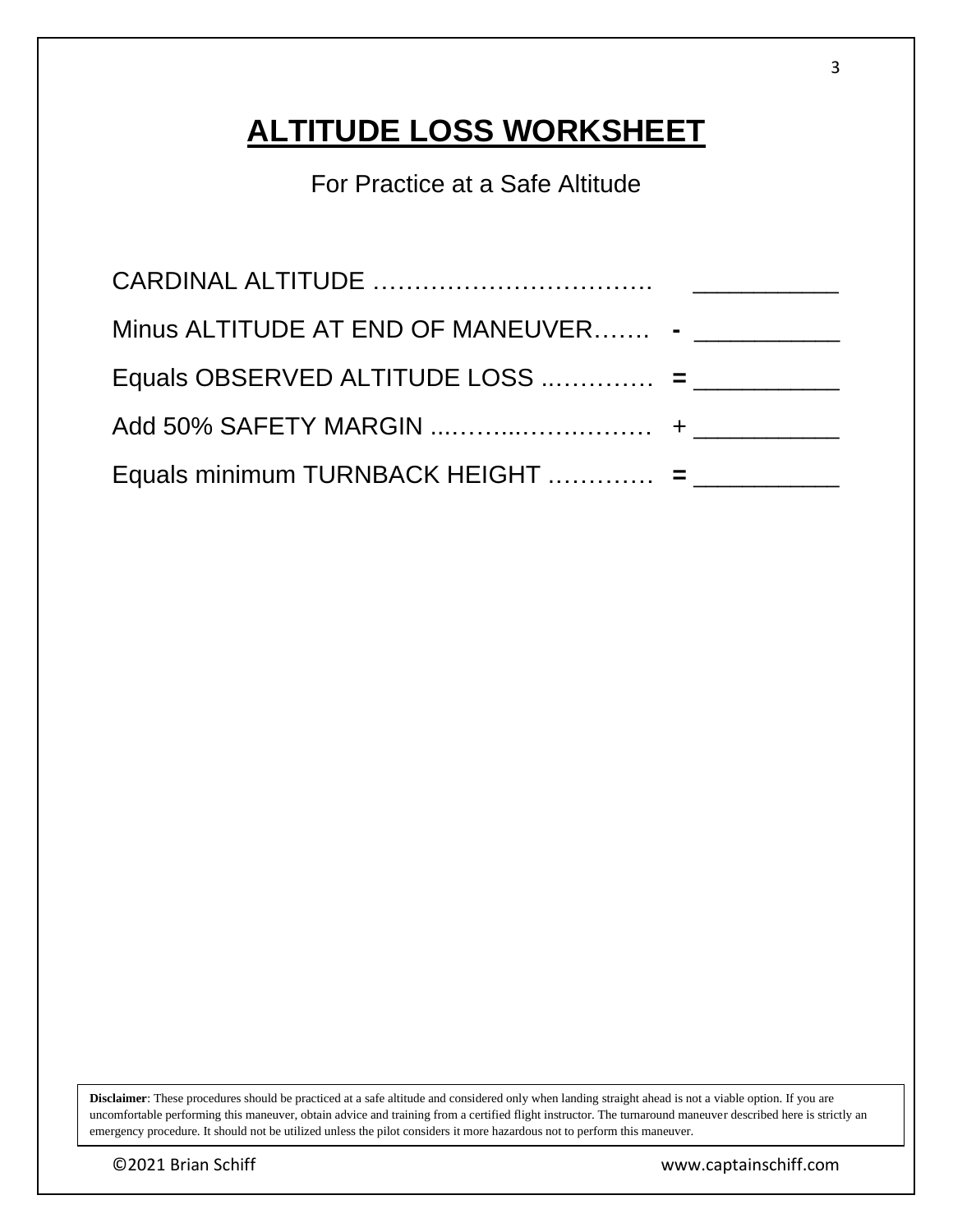## **TAKEOFF PLANNING WORKSHEET**

|                                                                        | 2/3 |
|------------------------------------------------------------------------|-----|
| MINIMUM HEIGHT OVER END OF RUNWAY $\ldots$ =                           |     |
|                                                                        |     |
| MINIMUM ALTITUDE OVER END OF RUNWAY =                                  |     |
| (If below this altitude when crossing end of runway: DO NOT TURN BACK) |     |

| Add FIELD ELEVATION                                  |
|------------------------------------------------------|
| MINIMUM TURNBACK ALTITUDE $\ldots$ $\ldots$ $\ldots$ |

**Disclaimer**: These procedures should be practiced at a safe altitude and considered only when landing straight ahead is not a viable option. If you are uncomfortable performing this maneuver, obtain advice and training from a certified flight instructor. The turnaround maneuver described here is strictly an emergency procedure. It should not be utilized unless the pilot considers it more hazardous not to perform this maneuver.